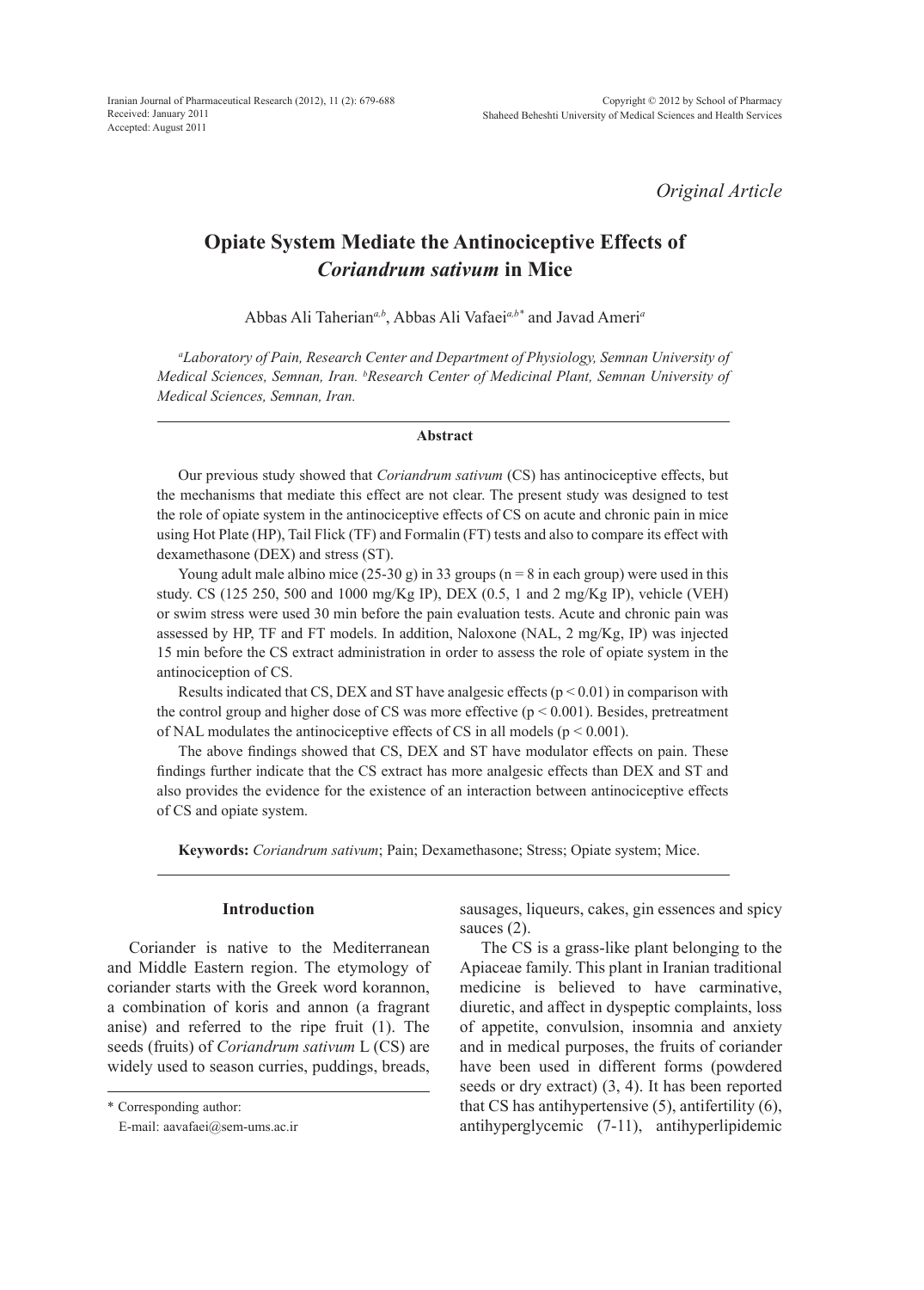(12, 13), antiproliferative (14), antioxidant (15, 16), anticonvulsant (17), antinociceptive (18, 19), and anxiolytic effects (20, 21) which decrease the toxic heavy metal accumulation in fish (22).

On the other hand, our previous studies showed that Glucocorticoids and stress have analgesic effects (23, 24) and one of the mechanisms involved in these effects was opioidergic system (25). Besides, some previous studies suggested that there is probably an interaction between the antinociceptive effects of CS and the opioidergic system.

To our knowledge, no studies have been performed on the role of opiate receptors on the antinociceptive effect of CS and in comparison with dexamethasone (DEX) and stress (ST) so far. The present study was designed to examine the analgesic effects of the aqueous extract of CS seeds on acute, chronic (neurogenic and inflammatory pain) in HP, TF and FT and compare its effects with DEX and ST in mice. The HP and TF tests measured the response to brief noxious stimuli. The animal's responses in these tests were integrated at rather low levels in the central nervous system, probably giving information mainly about the pain threshold. On the other hand, FT measured the response to a long-lasting nociceptive stimulus and thus may have a closer resemblance to clinical pain. In FT test, two types of pain were postulated: a short lasting pain caused by a direct effect on nociceptors followed by a long lasting pain due to the inflammation. Furthermore, in this research we used Naloxone (a non-selective opiate antagonist) to determine the participation of the opiate system in the antinociceptive effect of CS extract.

#### **Experimental**

## *Animals*

Young adult male albino mice (each 25-30 g) obtained from the animal house of physiological research center of Semnan University of medical sciences (Semnan, Iran) were used in this study. They were housed in 7 standard clear plastic cages (n = 7) at  $22 \pm 2$ °C in 12 h light/ 12 h dark cycle (6 AM lights on), with free access to food and water. All the investigations were

conducted in the light phase on a natural light cycle, between 9.00 and 14.00 and the animals were used only once in each test. All procedures were conducted in agreement with the National Institutes of Health Guide for care and use of laboratory animals.

## *Plant material*

The dried seeds of CS plant were collected from Semnan Botanicals Garden (Semnan, Iran). The plant was identified by Dr. Etemadi in the Center of Academic and Practical of Agricultural Sciences located in Semnan (Semnan, Iran) and the voucher specimen (No. 83-32) was preserved and deposited in the herbal library of the mentioned center. For preparing the extract, 100 g of the seeds from the air-dried material of CS were exhaustively extracted with 1000 mL water by soxhlet extraction (26). The extract of CS (125, 250, 500 and 1000 mg/Kg) or vehicle were injected intraperitoneally 30 min before the pain assessment tests. The drugs' doses were mainly derived from the pilot studies and another research in medicinal plants (27, 28). In addition, previous studies indicated that the main component of CS is Linalool (Figures 1 and 2.).

## *Dexamethasone*

Dexamethasone (DEX, Synopharm, Italy) as a specific GR agonist  $(0.5, 1 \text{ and } 2 \text{ mg/Kg})$ or vehicle (VEL) was injected intraperitoneally in the same time of CS injection. DEX was dissolved initially in 100% ethanol and diluted to a final concentration of 2% ethanol in 0.9% saline. A 2% ethanol solution in saline was used for vehicle control injection.

## *Naloxone*

Naloxone (NAL) 2 mg/Kg IP (Sigma Co.) as a non-selective opioid receptors antagonist was injected into animals to investigate the participation of opiate system in the antinociceptive effect of the CS extracts 15 min before the administration of the best dose of CS extract (1000 mg/Kg) according to the method indicated in previous study (29). NAL was initially dissolved in SAL. Drugs and solutions were freshly prepared before each experiment.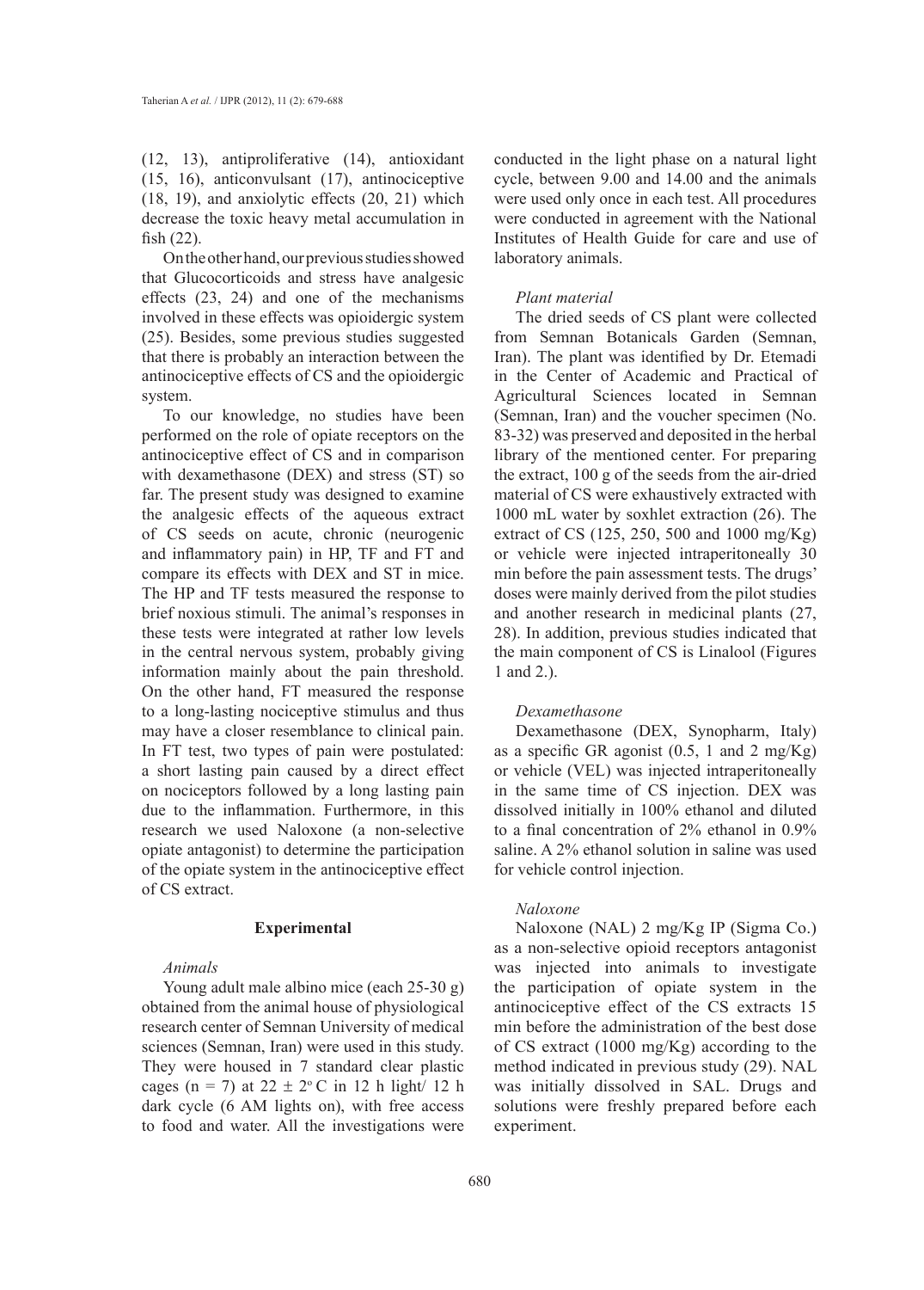

# $H_{3}C$  $H<sub>a</sub>$ C CH<sub>3</sub>  $CH<sub>2</sub>$ OH

Figure 1. *Coriandrum sativum*. **Figure 2.** Chemical structure of Linalool as an important constituent of Coriander oil.

## *Acute toxicity (Lethal does)*

After the injection of the extract into each group, the number of possible mortality cases and behavioral changes was counted during a 72 h period (30).

## *Swim Stress*

For inducing the stress, animal was made to swim for 1 min in cold water (18-22°C).

## *Pain assessment tests and apparatuses Tail flick*

The tail flick test is a standard model for evaluating the nociception in animals. In this test, we used the tail-flick apparatus which was described by D›Amour and Smith in 1941. In this research, we used TF task (Ugo Basile Co., Spain) to measure the acute nociceptive responses (31). The animal's tail was placed over a window located on the apparatus platform. A switch activated a light beam to heat the animal tail with certain intensity that was selected via a knob. The Light beam intensity was scaled from 0 to 10. Scale 5 was used for this experiment. When the animal felt discomfort, it flicked its tail which automatically stopped the light beam and timer. The reaction time was automatically presented on a digital display. The latency of the mouse to remove its tail from the heat is recorded. In our studies, the maximum time of heat exposure ("cut-off" time) to avoid tissue damage was 13 sec (32).

## *Hot plate*

This test is a model of supraspinal analgesia (33). The hot plate test also uses heat as the noxious stimulus. The method was used by Wolf and McDonald in 1994. In this research, we used the HP task that was produced by Harvard Co. (Harvard Co., USA). In this model, the animal is placed on a hot plate and the response time is measured (34). The hot plate setup used in this experiment is consisted of a plate (diameter = 19 cm) and an open-ended Plexiglas cylinder (height = 25 cm)**,** located around the plate to prevent the animal from escaping. The plate was heated by a thermode and its temperature was fixed using a thermostat in  $52.5 \pm 0/5$ °C. The time it takes for the animal to respond to the stimuli, by either licking its paw or by jumping up from the plate, was measured as reaction time. To avoid tissue damage, "cut-off" time was set at 30 sec (35, 36).

## *Formalin test*

Unlike the hot plate and tail flick tests, the formalin test uses formalin solution as a chemical noxious stimulus. The formalin test is an important animal model in the study of acute long-lasting pain (37). The method used in this study was determined using the formalin test as described by Dubuission and Dennis (38).

Intraplantar injection of formalin solution causes the animal to lick its injected paw. This behavior is seen in three phases: the initial phase that occurs between 0 and 5 min after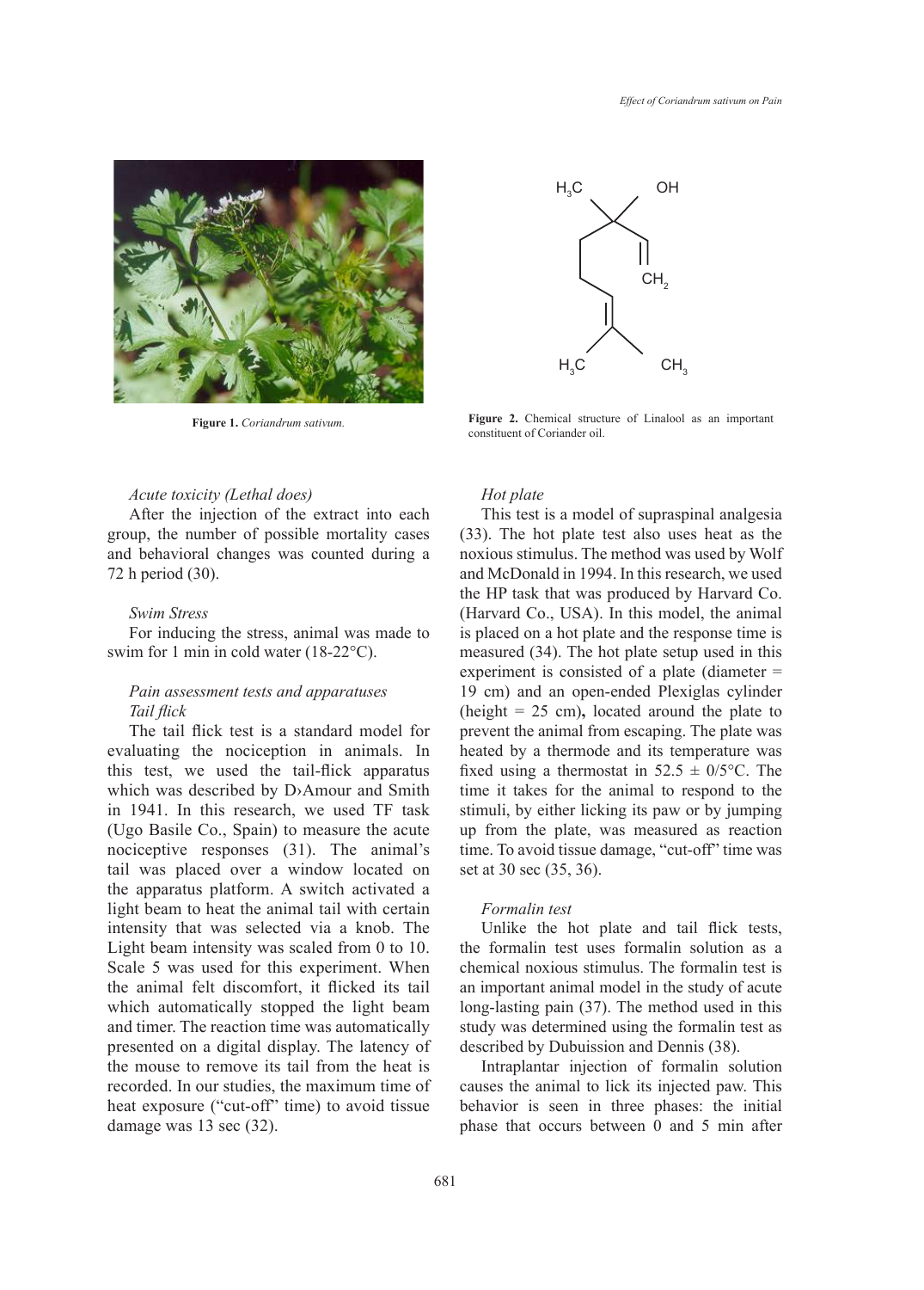

**Figure 3.** Effects of aqueous extract of CS seeds, DEX and ST groups on the pain responses in Tail Flick model. The administration of the CS extract (125, 250, 500 and 1000 mg/Kg IP) or DEX (0.5, 1 and 2 mg/Kg IP) or ST group 30 min before the Tail Flick test increased the reaction time. In addition, the pretreatment NAL reversed this effect. Data are expressed as the mean  $\pm$  SEM. \*p < 0.01, \*\*p < 0.001 as compared with Cont or VEH groups,  $\# p \leq 0.01$  as compared with CS 1000.

the injection and produces due to the direct stimulation of nociceptors (neurogenic pain); the quiescent phase during which the animal does not show licking behavior (between 5 and 15 min after the injection) and the third phase that occurs between  $15<sup>th</sup>$  and  $60<sup>th</sup>$  min due to the inflammatory process (inflammatory pain) (32, 38, 39). The observation setup consisted of an 4-legged aluminum with a plate of glass located above it. Animal was placed on this glass plate below an open-ended Plexiglas cylinder. To observe animal's licking behavior, a mirror was located below the glass plate. To be adapted to the apparatus and the environment, animals were placed on the glass plate for 30 min, 2 days before the initiation of the experiments and before the formalin injection on the experiment day. On the test day, 25 µL of 3% formalin (Merck, Germany) was injected intradermally into the right hind paw of each animal. Then, the time of licking or climbing behaviors were measured for 60 min.

## *Statistics*

Data were analyzed by one-way and twoway analysis of variance (ANOVA), followed by Tukey's test for multiple comparisons. Values of p < 0.05 were considered as significant.

## *Experiment 1*

The aim of this experiment was to determine the effects of systemic injection of CS seeds' extract on pain sensation in tail flick model. Mice were randomly divided into eleven groups  $(n = 7$  in each group) as follows: Control group: No injection ( $n = 7$ ). Vehicle group: At the same volume of the extract  $(n = 7)$ . CS extract groups: Including 4 groups  $(n = 28)$ . DEX groups: Including 3 groups  $(n = 21)$ . ST group: All injections were done 30 min before Tail Flick test ( $n = 7$ ). NAL group: Injected 15 min before the best dose (1000 mg/Kg) of CS extract injection ( $n = 7$ )

#### *Experiment 2*

In this experiment, the effects of systemic injection of CS seeds' extract on pain sensation were examined in hot plate model. Mice were randomly divided into eleven groups ( $n = 7$  in each group) as follows: Control group: No injection (n = 7). Vehicle group: At the same volume of the extract ( $n = 7$ ). CS extract group: Including 4 groups ( $n = 28$ ). DEX group: Including 3 groups  $(n = 21)$ . ST group: All injections were done 30 min before the Hot Plate test  $(n = 7)$ . NAL group: Injected 15 min before the best dose (1000 mg/Kg) of CS extract injection  $(n = 7)$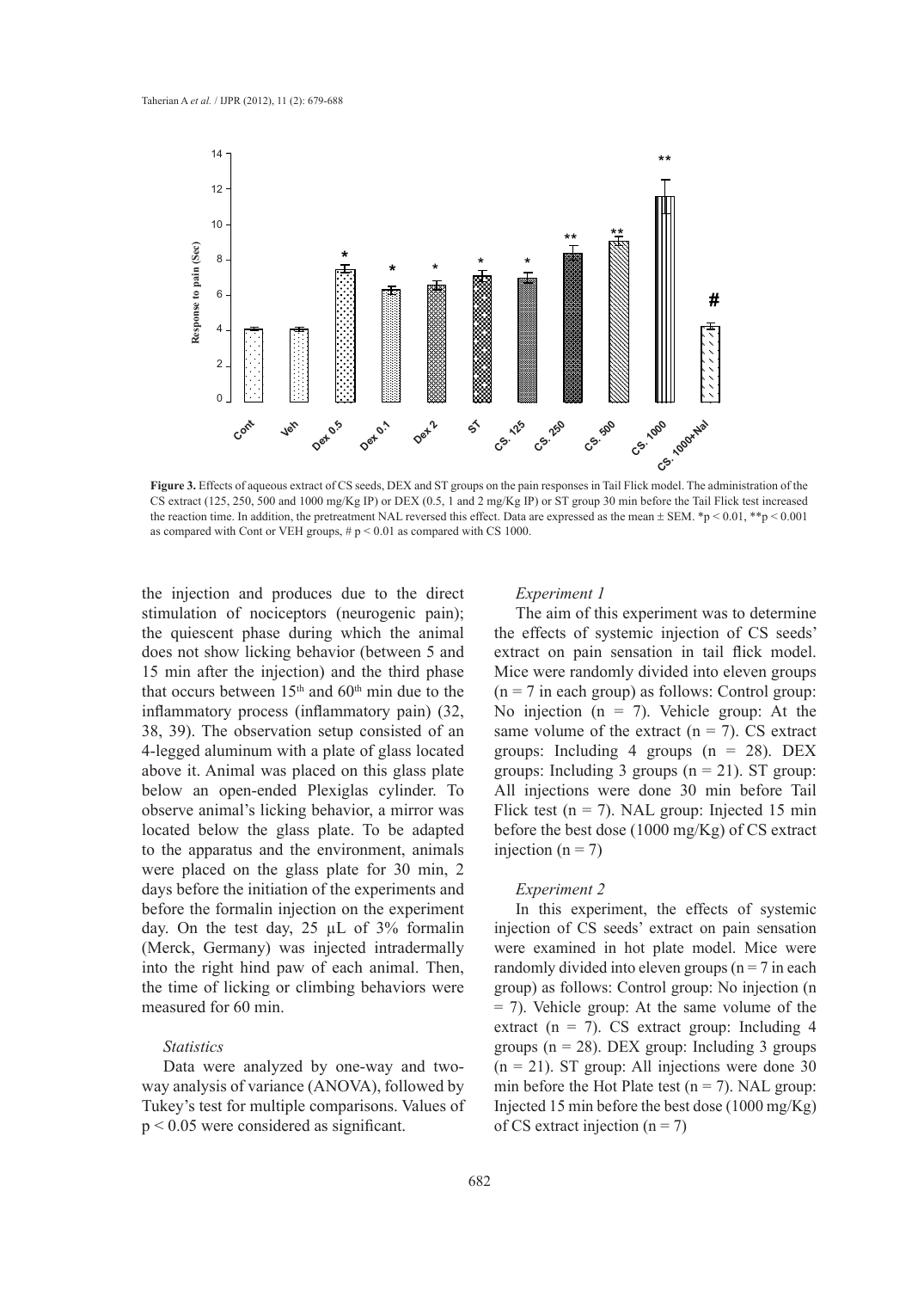

**Figure 4.** Effects of the aqueous extract of CS seeds, DEX and ST on pain responses in Hot plate model. The administration of the CS extract (125, 250, 500 and 1000 mg/Kg IP) or DEX (0.5, 1 and 2 mg/Kg IP) or ST 30 min before the Hot plate test increased the reaction time (p < 0.01). Besides, the pretreatment of NAL reversed this effect. Data are expressed as the mean  $\pm$  SEM. \*p < 0.01, \*\*p < 0.001 as compared with Cont or VEH groups,# p < 0.01 as compared with CS 1000.

## *Experiment 3*

The aim of the third experiment was to determine the effects of systemic injection of CS seeds extract on neurogenic and inflammatory pain. Mice were randomly divided into eleven groups ( $n = 7$  in each group) as follows: Control group: No injection  $(n = 7)$ . Vehicle group: At the same volume of the extract  $(n = 7)$ . CS extract group: Including 4 groups ( $n = 28$ ). DEX group: Including 3 groups  $(n = 21)$ . ST group: All injections were done 30 min before the Formalin test ( $n = 7$ ). NAL group: Injected 15 min before the best dose (1000 mg/kg) of CS extract injection  $(n = 7)$ 

## **Results and Discussion**

#### *Acute toxicity*

CS extract (125-1000 mg/Kg IP) had no mortality during the observation period 72 h after the administration.

#### *Tail flick*

The results of antinociceptive effects of CS extract, DEX and ST on Tail flick are demonstrated in Figure 3. The Analysis of the data in the control and treatments groups indicated that CS extract, DEX and ST, significantly  $(p < 0.01)$  increased the reaction time in a dose-dependent manner so that the extract-treated mice showed an increased reaction time in comparison with the vehicle-treated and control animals in tail flick test. In addition, animals that received 1000 mg/Kg of CS extract had a higher reaction time in comparison to the other groups. Pretreatment of NAL (2 mg/Kg) at the best dose of the CS extract (1000 mg/Kg) attenuated the reaction time in tail flick test. Thus, NAL attenuates antinociception effects of CS extract.

#### *Hot plate*

The results of the antinociceptive effects of CS extract, DEX and ST on the Hot Plate are demonstrated in Figure 4. The analysis of the data indicated that the CS extract, DEX and ST have significantly antinociceptive effects in comparison to the VEH or control groups ( $p <$ 0.01). In addition, animals that received 1000 mg/Kg of CS extract, have the most reaction time in this test and NAL (2 mg/Kg) at this dose, attenuated the reaction time in tail flick test. Thus, NAL attenuates antinociception effects of the CS extract.

*Formalin test* 

The results of formalin test are shown in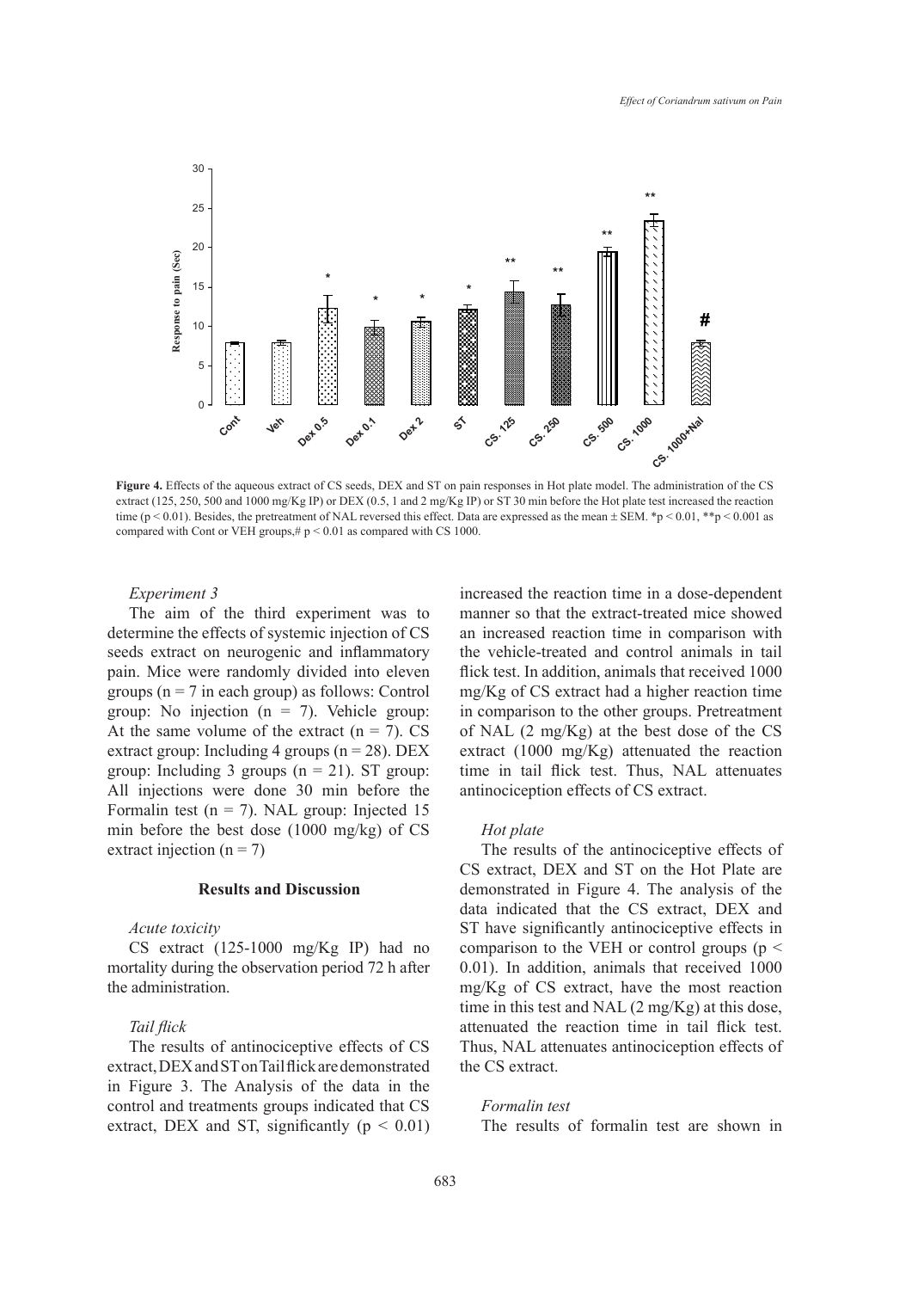

**Figure 5.** Effects of the aqueous extract of CS seeds, DEX and ST on pain responses in formalin test. (A) In initial phase (B) and the late phase of FT, administrating the aqueous extract of *CS* (125, 250, 500 and 1000 mg/Kg IP), DEX (0.5, 1 and 2 mg/Kg IP) or ST 30 minutes before the FT test decreased the time of licking and climbing foot's behavior (p < 0.01). Besides, the pretreatment of NAL reversed this effect. Data are expressed as the mean ± S.E.M. \*p < 0.01, \*\*p < 0.001 as compared with Cont or VEH groups, # p < 0.01 as compared with CS 1000.

Figure 5 (A and B). In the formalin test, the CS extract, DEX and ST has antinociceptive effect in both phases of formal in test ( $p < 0.01$ ) through decreasing the reaction time in comparison to the vehicle-treated and control animals in the early (A) and late (B) phases. In addition, animals that received 1000 mg/Kg of CS extract had the best reaction time in comparison with the other groups and the pretreatment of NAL (2 mg/Kg) at 1000 mg/Kg increased the reaction time in the early and late phases of formalin test. Thus, NAL attenuates the antinociceptive effects of the CS extract.

The main purpose of the present study was to investigate the role of opiate system in the antinociceptive effect›s of CS on acute and chronic pain in mice by HP, Tail flick TF and FT. Also compares antinociceptive effects of CS with that of DEX and ST on pain. Our results indicate that systemic injection of the aqueous extract of CS seeds can modulate the acute and chronic pain dose-dependently as indicated with the increased reaction time in tail flick and hot plate models and the decreased pain responses in both phases in formalin model. These results also showed that the analgesic effects of the CS extract were in the range of 125 to 1000 mg/Kg. But in dose of 1000 mg/Kg, CS extract was the most effective and also more potent compared to the other analgesic agents (DEX and ST). These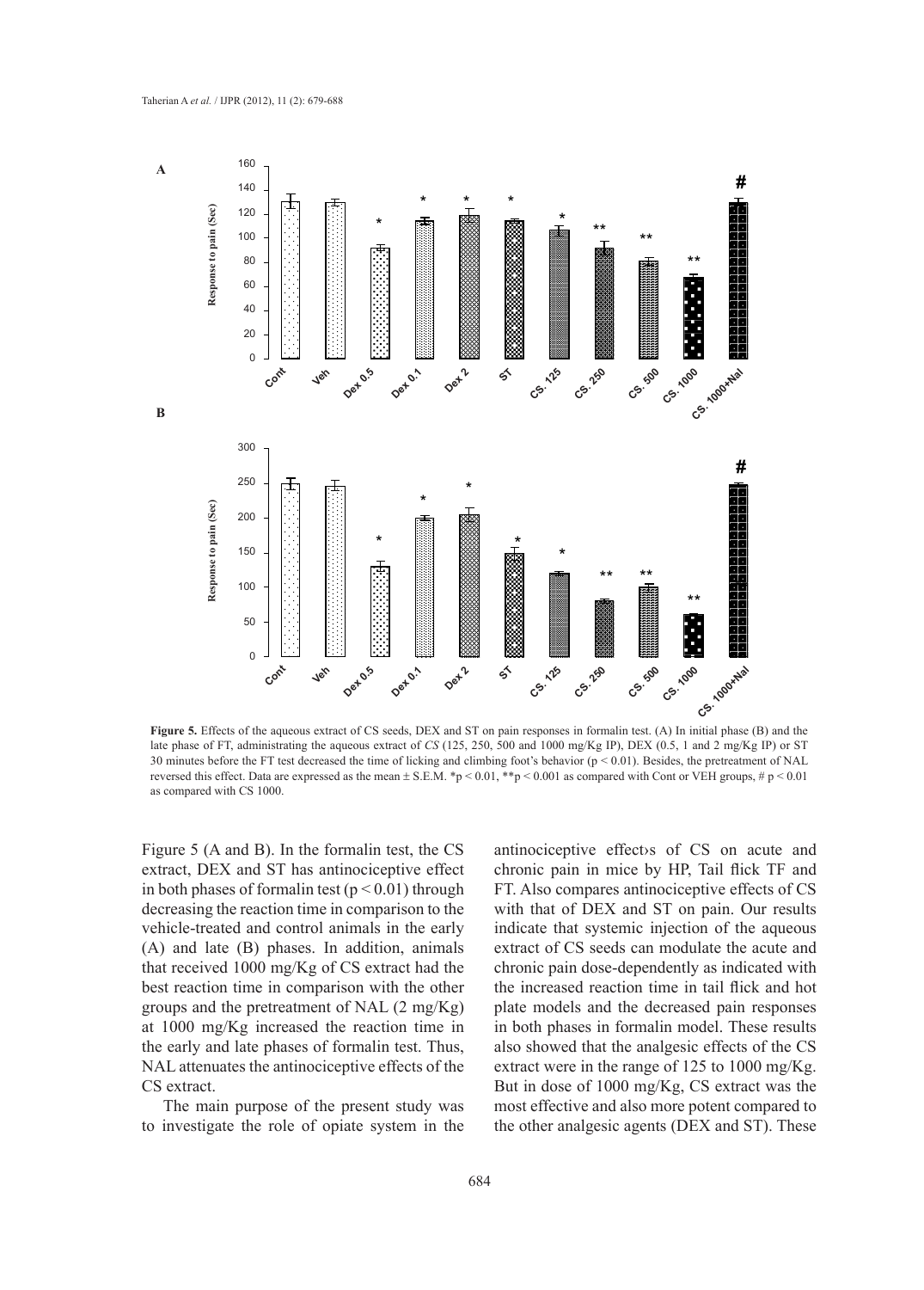findings demonstrate that the CS extract plays an important role in modulating the acute and chronic pain.

Furthermore, our results showed that DEX (as an agonist of glucocorticoid receptor that released the hypophyseal endorphins and junction to receptors) and ST ( which activates the hypothalamus-pituitary-adrenal axis and causes a release in glucocorticoids) have analgesic effects which confirmed the results of the previous studies  $(23, 24, 40, 41)$ .

Although the modern pharmacological studies has demonstrated that antihypertensive (5), antifertility (6), antihyperglycemic (7-11), antihyperlipidemic (12, 13), antiproliferative (14), antioxidant (15, 16), anticonvulsant (17), antinociceptive (18,19) and anxiolytic (20) effects of this medicinal plant decrease the toxic heavy metal accumulation in fish (22), there is no pharmacological report about the role of opiate system in antinociceptive of CS properties.

Chemical studies on CS have shown constituents such as quercetin 3-glucoronide linalool, camphor, geranyl acetate, geraniol, and coumarins (42-44). Linalool is a monoterpene compound commonly found as a major component of the essential oils of several aromatic plant species, many of which are used in traditional medical systems as analgesic and anti-inflammatory remedies (45).

No studies on the biological fate of coriander oil per se in the human body have appeared, but in animal studies, one of the major constituents of the oil, linalool, is rapidly absorbed, metabolized and excreted from the body. Coriander oil and its major constituent, linalool, have low acute oral and dermal toxicity in laboratory animals (46).

In recent studies, it has been shown that linalool has anti-inflammatory, antihyperalgesic and antinociceptive effects in different animal models (46-49). It has been found that the administration of linalool can increase the animal reaction time in the hot plate test. In addition, it produces a significant reduction in the neurogenic and inflammatory phase of the formalin model (47). Pretreatment with atropine, a muscarinic receptor antagonist, naloxone, an opioid receptor antagonist, sulpiride, a dopamine D2-receptor antagonist, and Glibenclamide, an ATP-sensitive potassium channel inhibitor, have been shown to be able of decreasing these effects of linalool (48). Thus, it seems that the antinociceptive effects of linalool are due to its ability to stimulating the opioidergic, cholinergic and dopaminergic systems, as well as to its interaction with potassium channels or to blocking the glutamate NMDA receptors (47). Moreover, in a recent study it has been indicated that the pretreatment with 1,3-dipropyl-8-cyclopentylxanthine (DPCPX), a selective adenosine  $A_1$ -receptor antagonist and 3, 7-dimethyl-1-propargilxanthine (DMPX), a selective adenosine  $A_{2A}$ -receptor antagonist, significantly depresses the antinociceptive effects of linalool (49). This finding demonstrated that  $A_1$  and  $A_{2A}$  adenosine receptors are involved in linalool-induced analgesia (49).

In formalin test which have two distinct phases, the initial phase is neurogenic and the late one is inflammatory phase (38, 50). In late phase, several mediators such as histamine, kinin, serotonin and prostaglandins are released from damaged cells which take part in the inflammatory response and are able to stimulate the nociceptors and induction of pain (51). In this test, the centrally acting drugs such as narcotics inhibited both phases equally, while peripherally acting drugs only inhibited the second phase (52). The effect of the CS extract on the second phase of formalin test (inflammatory phase) indicated that CS may have anti-inflammatory effect.

Our results showed that the time spent in licking and biting of the injected paw was significantly reduced through the intraperitoneal administration of the CS extract in both phases. In fact, the effect of the extract on both phases showed that they contain active analgesic principles acting both centrally and peripherally.

On the other hand, our result showed that Naloxone reversed the antinociceptive effect of the extract in both phase in the formalin test. This finding indicated that the opioid system (at least partially) involves in the antinociceptive action.

The hot plate test is used for assessing the central antinociception activities and is a supraspinally organized response of pain (33, 53, 54) and a central model that has a selectivity for opioid-derived analgesics (55). The administration of the CS extract showed a potent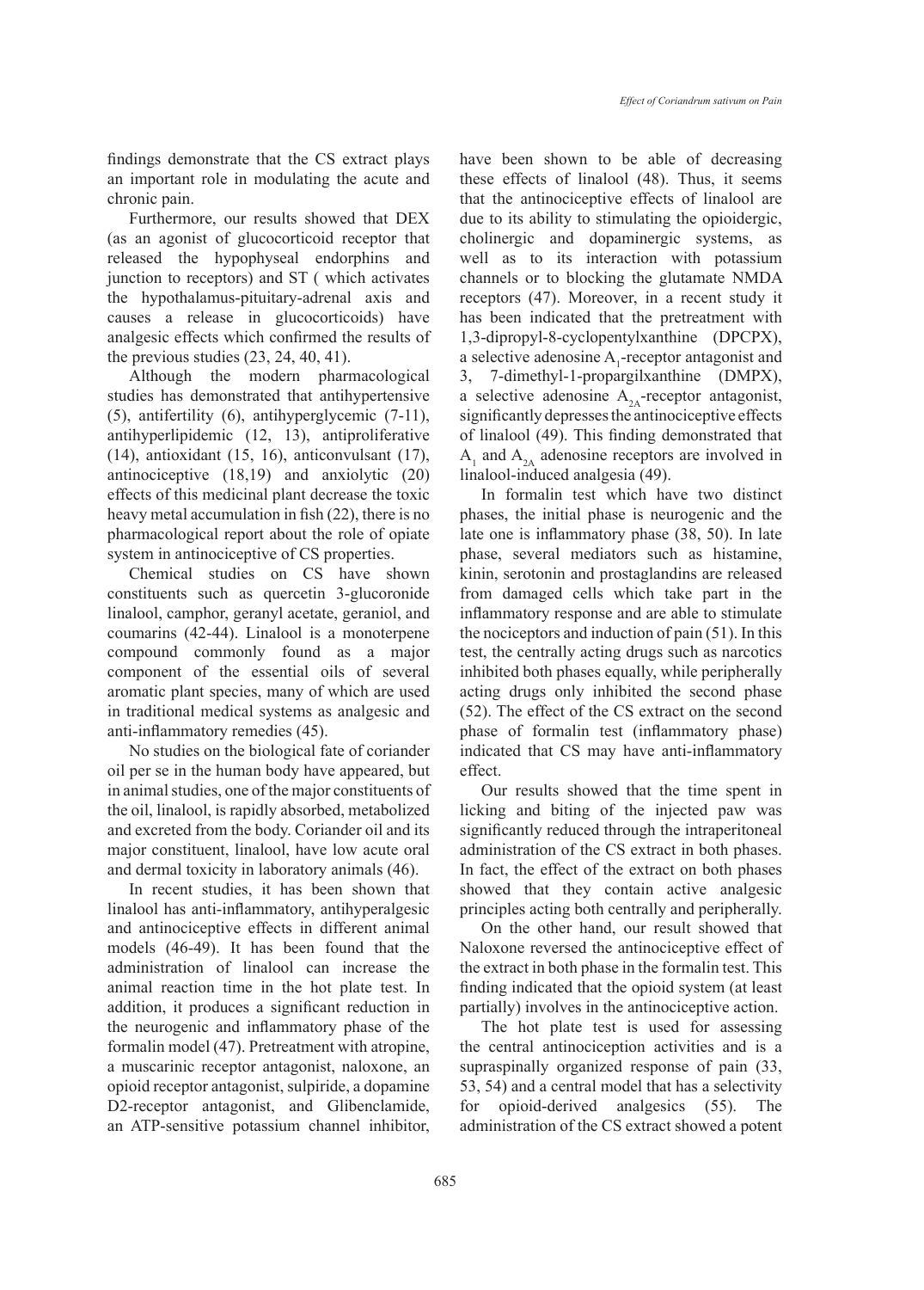antinociceptive effect. In this test, pretreatment with Naloxone reversed this antinociceptive effect confirming that the antinociceptive effect is produced through the activation of the opioid system. The central analgesic effect of the extract may be supported with the results recorded in the tail flick test which is a selective method capable of screening the centrally acting opiate analgesic drugs. This test is very sensitive to centrally acting drugs (56).

In conclusion, this study demonstrates the analgesic activity of the CS extract which is parallel as a traditional use of this extract as an analgesic and anti-inflammatory medicine. The extract (1000 mg/Kg) was more effective and more potent than DEX and ST. The mechanism of the CS seeds action is partially due to the presence of linalool as a main constitute of it and acts partly through an opiate-mediated mechanism. It seems that the opiate receptors involve in the antinociceptive effects of the CS aqueous extract.

#### *Declaration of interest*

The authors report no conflicts of interest. The authors alone are responsible for the content and writing of the paper.

## **Acknowledgment**

The authors are grateful to Dr. Etemadi for the collection and extraction of CS and Mr. Sajjadi for technical assistant. A part of this research was the thesis of Javad Ameri (student of general practitioner in Semnan University of Medical Sciences, Semnan, Iran). In addition, this work was supported by a grant from the Research Office of Management and Planning Organization of Iran in Semnan to Dr. Abbas Ali Taherian.

#### **References**

- Uchibayashi M. The coriander story. *Yakushigaku*  (1) *Zasshi* (2001) 36: 56-57.
- Facciola S. *Cornucopia: A Source Book of Edible*  (2) *Plants*. Kampong Publications, Vista (1990) 14-15.
- (3) Zargari A. *Medicinal Plants*. Vol. 1, Tehran University Publication, Tehran (1991) 586-590.
- Mirheidar H. *Application of Plants in Prevention*  (4) *and Treatment of Illnesses.* Tehran : Islamic Cultural Publication (1992) 1: 247-252.
- (5) Medhin DG, Hadhozy P, Bakos P and Verzar-Perti G. Hypotensive effects of *Lupinus termis* and *Coriandrum sativum* in anesthetized rats: preliminary study. *Acta Pharmcol. Hung*. (1986) 56: 59-63.
- Al-Said MS, Al-Khamis KI, Islam MW, Parmar (6) NS, Tariq M and Ageel AM. Post coital antifertility activity of the seeds of *Coriandrum sativum* in rats. *J. Ethnopharmol.* (1987) 21: 165-173.
- Eidi M, Eidi A, Oryan S and Saeidi A. Effect of (7) *Coriandrum sativum* L. seeds on blood glucose in streptozotocin-induced diabetic rats. *Iranian J. Pharm. Res.* (2004) Supple 2 : 59-59.
- (8) Swanston-Flatt SK, Day C, Bailey CJ and Flatt PR. Traditional plant treatments for diabetes: studies in normal and sterptozotocin diabetic mice. *Diabetologia* (1990) 33: 462-464.
- Gray AM and Flatt PR. Insulin releasing and insulin (9) like activity of the traditional antidiabetic plant *Coriandrum sativum* (coriander). *Br. J. Nut*. (1999) 81: 203-209.
- $(10)$  Khalili M and Atyabi M. Analgesic effect of aqueous leaf extract of *Coriandrum sativum* in male streptozotocin-diabetic rats. *Iranian J. Pharm. Res.*  (2004) supple 2: 55-55.
- Eidi M, Eidi A, Saeidi A, Molanaei S, Sadeghipour (11) A, Bahar M and Bahar K. Effect of coriander seed (*Coriandrum sativum* L.) ethanol extract on insulin release from pancreatic beta cells in streptozotocininduced diabetic rats. *Phytother. Res*. (2009) 23: 404- 406.
- $(12)$  Chitra V and Leelamma S. Hypolipidemic effect of coriander seeds (*Coriandrum sativum*): mechanism of action. *Plant Foods Human Nutr.* (1997) 51: 167-172.
- Weber N, Schowiese S, Klein E and Mukherjee KD. (13) Adipose tissue triacylglycerol of rats are modulated differently by dietary isomeric octadecenoic acids from coriander oil and high oleic sunflower oil. *J. Nut*. (1999) 129: 2206-2211.
- Nakano Y, Matsunaga H, Saita T, Mori M, Katano (14) M and Okabe H. Antiprolifrative constituents in Umbelliferae plants II. Screening for polyacetylenes in some Umbelliferae plants and isolation of panaxynol and falcarindiol from the root of *Heracleum Moellendorffii. Biol. Pharm. Bull*. (1998) 21: 257-261.
- Chitra V and Leelamma S. *Coriandrum sativum* (15) changes the levels of lipid peroxides and activity of antioxidant enzymes in experimental animals. *Indian J. Biochem. Biophy.* (1999) 36: 59-61.
- $(16)$  Meloa EA, Bionb FM, Filhoc JM and Guerrab NB. *In-vivo* antioxidant effect of aqueous and etheric coriander (*Coriandrum sativum* L.) extracts. *Eur. J. Lipid Sci*. *Technol*. (2003) 105: 483-487.
- (17) Hosseinzadeh H and Madanifard M. Anticonvulsant effects of *Coriandrum sativum* L. seed extracts in mice. *Iranian Arch. Med.* (2000) 3: 21-24.
- (18) Taherian AA, Rashidy-Pour A, Vafaei AA, Jarrahi M, Miladi-Gorgi H, Emami-abarghoei M and Sadeghi H. Effects of aqueous extract of the *Coriandrum sativum* seed on the reduction of acute and chronic pain in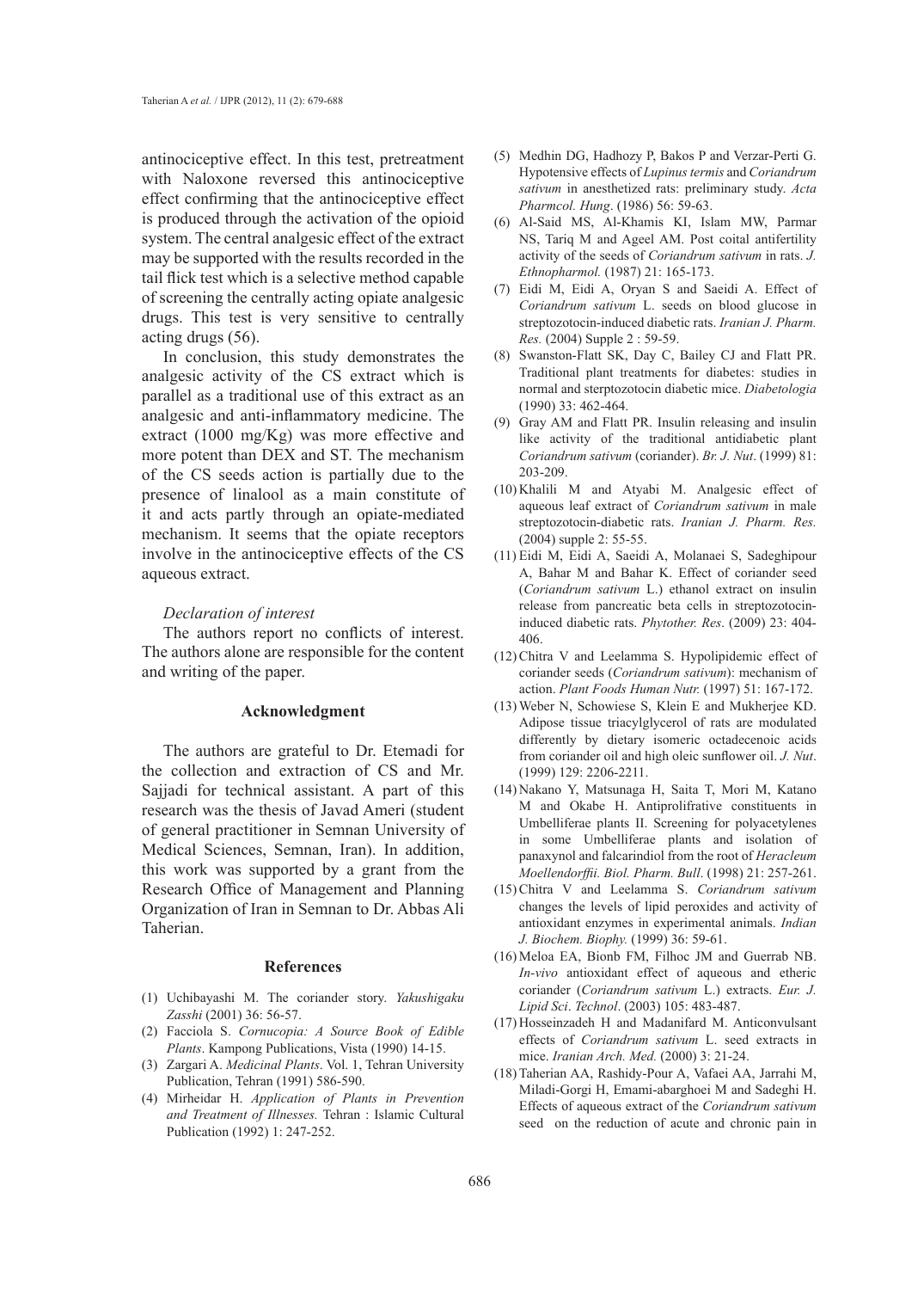mice. *J. Rafsanjan Univ. Med. Sci.* (2004) 3: 243-249.

- (19) Taherian AA, Vafaei AA, Rashidy-Pour A, Emamiabarghoei M, Miladi-Gorgi H, Jarrahi M and Sadeghi H. Effects of aqueous extract of seed of *Coriandrum sativum* on acute pain in mice. *J. Med. Plants* (2005) 4: 30-35.
- (20) Emamghoreishi M, Khasaki M and Fath-Aazam M. *Coriandrum sativum*: evaluation of its anxiolytic effect in the elevated plus-maze. *J. Ethnopharmacol.* (2005) 96: 365-370.
- (21) VafaeiAA and Taherian AA. The effects of hydroalcoholic extract of *Coriandrum sativum* on anxiety reaction in mice*. Iranian J. Pharm. Res.* (2004) 3: 46-49.
- (22) Ren H, Jia H, Kim S, Maita M, Sato S, Yasui M, Endo H and Hayashi T. Effect of Chinese parsley *Coriandrum sativum* and chitosan on inhibiting the accumulation of cadmium in cultured rainbow trout *Oncorhynchus mykiss. Fisheries Science* (2006) 72: 263-269.
- (23) Taherian AA, Vafaei AA, Rashidy-Pour A, Miladi-Gorgi H and Jarrahi M. Effect of Dexamethasone and Swimming Stress on pain modulation by two pain assessment methods in albino mice. *J. Rafsanjan Univ. Med. Sci*. (2002) 2: 45-51.
- (24) Taherian AA, Vafaei AA, Rashidy-Pour A, Miladi-Gorgi H and Jarrahi M. Assesment the role of Dexamethasone on modulation of acute and chronic pain and compare with stress analgesic effect in formalin test in mice. *J. Iran Univ. Med. Sci*. (2004) 11: 91-96.
- (25) Vafaei AA and Taherian AA. Evaluation of interaction between glucocorticoids receptor and opioid system on modulation of acute and chronic pain in mice. *J. Daneshvar Shahed Univ.* (2008) 15: 65-73.
- (26) Furniss BS, Hannaford AJ, Smith PWG and Tatchell AR. *Vogel's Textbook of Practical Organic Chemistry*. 5<sup>th</sup> ed. Harlow: Longman. New York (1989) 164-165.
- (27) Golshani S, Karamkhani F, Monsef-Esfahani HR and Abdollahi M. Antiniciceptive effects of the essential oil of *Dracocephalum kotschyi* in the mouse writhing test. *J. Pharm. Pharmaceut. Sci*. (2004) 7: 76-79.
- Eihabazi K, Abofatima R, Benharref A, Zyad A, Chait (28) A and Dalal A. Study on the antinociceptive effects of *Thymus broussonetii* Boiss. extracts in mice and rats. *J. Ethnopharmacol.* (2006) 107: 406-411.
- (29) Taherian AA, Babaei M, Vafaei AA, Jarrahi M, Jadidi M and Sadeghi H. Antinociceptive effects of hydroalcoholic extract of *Thymus vulgaris. Pak. J. Pharmciu. Sci.* (2009) 22: 83-89.
- (30) Abdel-Fattah AM, Matsumoto K and Watanabe H. Antinociceptive effects of *Nigella sativa* oil and its major component, thymoquinone, in mice. *Eur. J. Pharmacol*. (2000) 400: 89-97.
- $(31)$  Lorke DA. New approach to acute toxicity testing. *Arch. Toxicol*. (1983) 54: 275-287. D'Amour FE and Smith DL. A method for determining loss of pain sensation. *J. Pharmacol. Experi. Ther.* (1941) 72: 42-47.
- LeBars D, Gozariu M and Cadden SM. Animal models (32)

of nociception. *Pharmacol. Rev.* (2001) 53: 597-652.

- (33) Forman LJ. NMDA receptor antagonism produces antinociception which is partially mediated by brain opiods and dopamine. *Life Sci.* (1999) 64: 1877-1887.
- Maleki-Dizaji N, Fathiazad1 F and Garjan A. (34) Antinociceptive properties of extracts and two flavonoids isolated from leaves of *Danae racemosa. J. Arch. Pharm. Res*. (2007) 30: 1536-1542.
- Wesolowska A, Nikiforuk A, Michalska K, Kisiel W (35) and Chojnacka-Wojecik E. Analgesic and sedative activities of lactucin and som lactucin-like guaianolides in mice. *J. Ethnopharmacol.* (2006) 107: 254-258.
- $(36)$  Capone F and Aloisi AM. Refinement of pain evaluation techniques. The formalin test. *Ann. Ist. Super. Sanita* (2004) 40: 223-229.
- $(37)$  Dubuisson D and Dennis SG. The formalin test: a quantitative study of the analgesic effect of morphine, meperidine and brain stem stimulation in rats and cats. *J. Pain* (1977) 4: 167-174.
- $(38)$  Hunskaar S and Hole K. The formal in test in mice: dissociation between inflammatory and noninflammatory pain. *J. Pain* (1987) 30: 103-114.
- (39) Tjolsen A, Berge OG and Hunskaar S. The formalin test: an evaluation of the method. *Pain* (1992) 51: 5-17.
- Mousa S. Corticosteroid modulation and stress induced (40) analgesia in rats. *J. Psychopharmacol*. (1981) 33: 317- 319.
- (41) Mousa S. Dexamethasone and stress- induced analgesia. *J. Psychopharmacol*. (1983) 79: 199-202.
- (42) Karlsen J, Chingova B, Zwetkov R and Baerheim-Svendsren A. Studies on the essential oil of the fruits of *Coriandrum Sativum* by means of gas lipid chromatography XI. Studies on terpens and related compounds. *Pharm. Biol*. (1971) 106: 296-300.
- $(43)$  Kunzemann J and Herrmann K. Isolation and identification of flavon(ol)-*O*-glycosides in caraway (*Carum carvi*), fennel (*Foenticulum vulgare* Mill.), Anise (*Pimpinella anisum*), and coriander (*Coriandrum Sativum*), and of flavon-*C*-glycosides in anise. *Unters Forsch.* (1977) 164: 194-200.
- (44) Khrenova DK, Dargaeva TD, Nikolaeva SM, Fedotoskikh NN and Brutko LI. Qualitative phytochemical analysis of antiulcerous drug prepared from plants. *Farmatsiya Moscow* (1986) 35: 46-48.
- (45) Burdock GA and Carabin IG. Safety assessment of coriander (*Coriandrum sativum* L.) essential oil as a food ingredient. *Food Chem. Toxicol*. (2009) 47: 22-34.
- (46) Peana AT, D'Aquilaa PS, Chessaa ML, Morettia MDL, Serraa G and Pippiab P. (-)-Linalool produces antinociception in two experimental models of pain. *Eur. J. Pharmacol*. (2003) 460: 37-41.
- Peana AT, DeMontis MG, Sechi S, Sircana G, D›Aquila (47) PS and Pippia P. Effects of (-)-linalool in the acute hyperalgesia induced by carrageenan, L-glutamate and prostaglandin  $E_2$ . *Eur. J. Pharmacol.* (2004) 497: 279-284.
- Peana AT, DeMontis MG, Nieddu E, Spano MT, (48)D›Aquila PS and Pippia P. Profile of spinal and